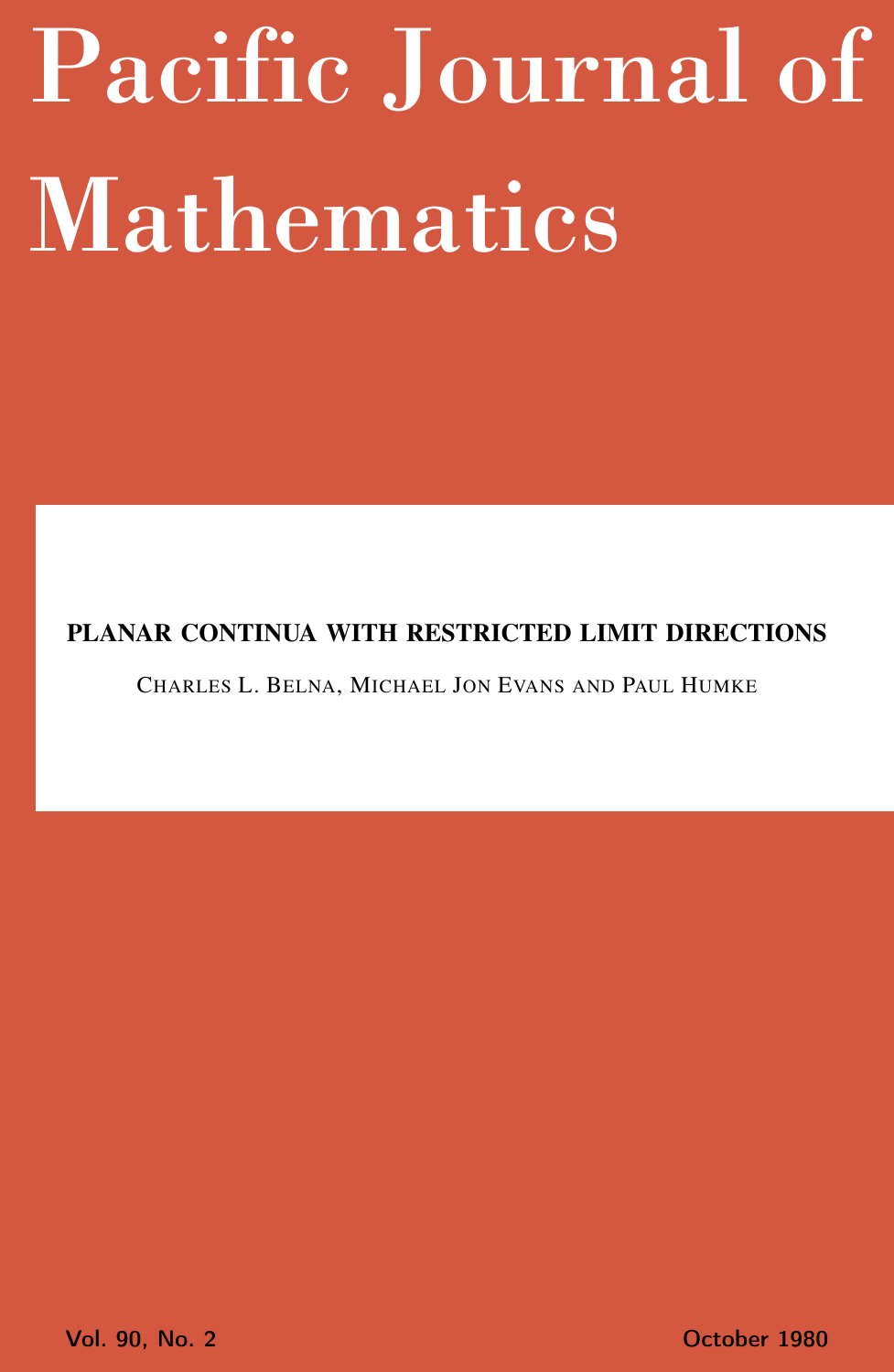# PLANAR CONTINUA WITH RESTRICTED **LIMIT DIRECTIONS**

C. L. BELNA, M. J. EVANS, AND P. D. HUMKE

An affirmative answer is given to a question of D. M. Campbell and J. Lamoreaux concerning minimal conditions on the set of limit directions of a planar continuum that guarantee it is a line segment.

Throughout we let  $E$  denote a planar continuum. The set  $E$  is said to have a *limit direction*  $e^{i\alpha}$  at the point z in E if there is a sequence of points  $z_n$  in  $E - \{z\}$  with  $z_n \to z$  and  $(z_n - z)/|z_n - z| \to z$  $e^{i\alpha}$ ; this limit direction is called a right limit direction if we also have Re  $(z_n) \geq$  Re  $(z)$  for each  $z_n$ . The set of all [right] limit directions of E at z is denoted by  $\mathcal{D}(z)[\mathcal{D}_R(z)]$  and is called the contingent of E at  $z$  in the older terminology of Saks [2].

D. M. Campbell and J. Lamoreaux [1] proved: Let K be a subset of E such that  $\mathscr{D}(z) \cap \{e^{i\theta}: 0 \leq |\theta| \leq \pi/2\} = \emptyset$  for each z in  $E - K$ . If the projection of K on the y-axis has measure zero, then  $E$  is a horizontal line segment. Then they asked whether this theorem remains true when the condition on  $\mathcal{D}(z)$  is replaced by the conition  $\mathscr{D}_n(z) \subseteq \{1\}$ . We now show this to be the case.

**THEOREM.** Let K be a subset of E such that  $\mathscr{D}_R(z) \subseteq \{1\}$  for each  $z$  in  $E - K$ . If the projection of K on the y-axis has measure zero, then  $E$  is a horizontal line segment.

Proof. To prove this theorem we show that the projection of  $E$  on the y-axis is of measure zero.

One observes  $\mathscr{D}_R(z) \subseteq \{1\}$  implies  $\mathscr{D}(z) \cap \{e^{i\theta} : 0 < |\theta| < \pi/2\} = \emptyset$ and therefore for every point of  $E - K$  the set  $\mathscr{D}(z)$  cannot be the entire circle  $\{e^{i\theta}: 0 \le \theta \le 2\pi\}$ . By the first fundamental theorem on contingents of plane sets ([2], p. 266), at every point of  $E - K$ , except those of a set L of linear measure zero, the set  $\mathscr{D}(z)$  is either a doubleton  $\{e^{i\alpha}, -e^{i\alpha}\}\$  or a semicircle  $\{e^{i\theta}\colon \alpha \leq \theta \leq \alpha + \pi\}$ . Since  $\mathscr{D}_R(z) \subseteq \{1\}$  on  $E - K$ , it follows that for each z in  $E - (K \cup L)$ , the set  $\mathscr{D}(z)$  is either the doubleton  $\{i, -i\}$ , the doubleton  $\{1, -1\}$ , or the arc  $\{e^{i\theta} : \pi/2 \le \theta \le 3\pi/2\}.$ 

The second fundamental theorem on contingents of plane sets ([2], p. 267) asserts that  $M = \{z \in E - (K \cup L): \mathcal{D}(z) = \{1, -1\}\}\)$  has a projection on the y-axis of measure zero. Thus, to complete the proof we now show that the set  $N = E - (K \cup L \cup M)$  is countable.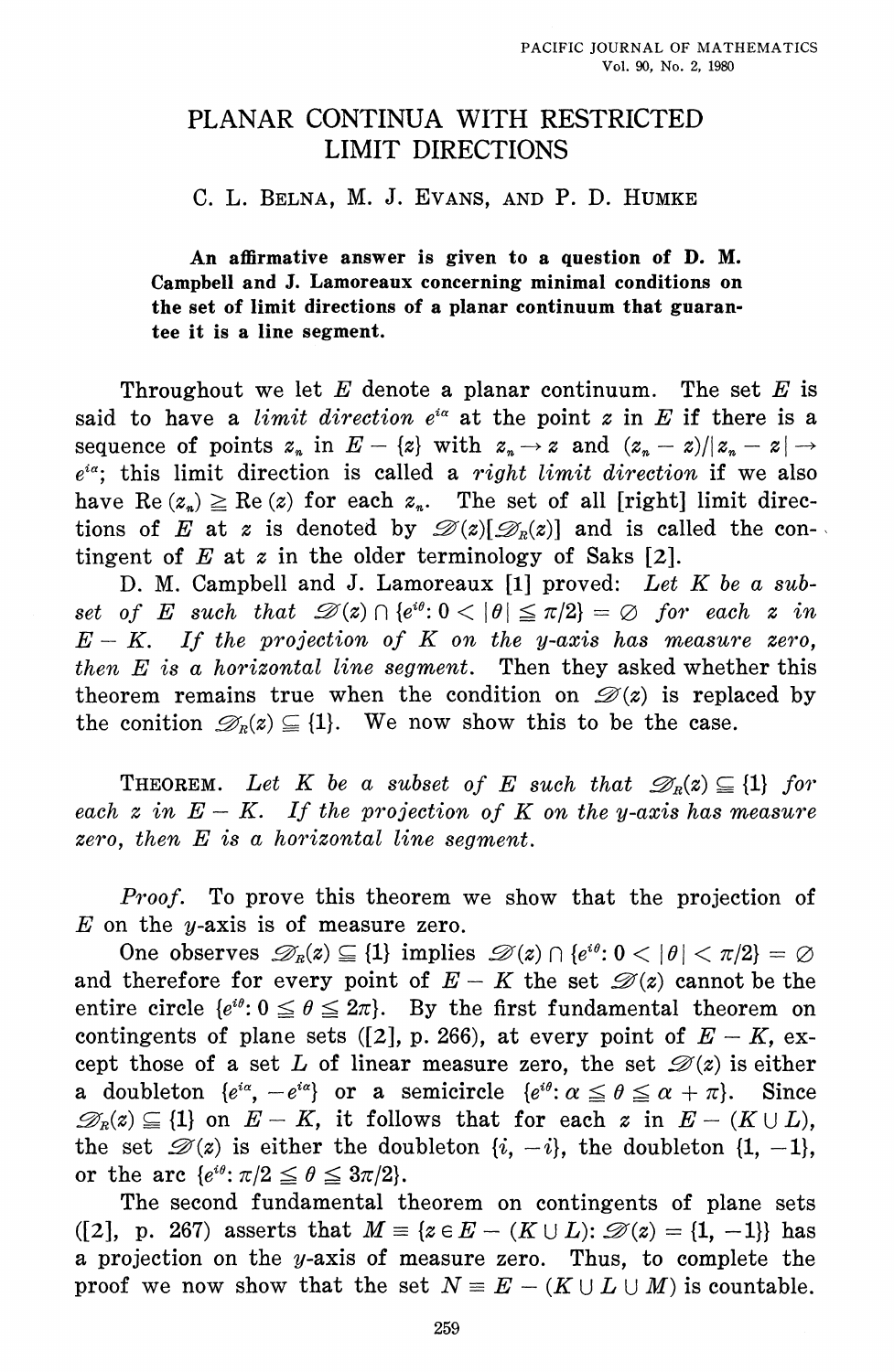For each  $z \in N$ ,  $\mathcal{D}_R(z) = \emptyset$  and hence there is a rational number  $r(z)$  and a corresponding closed half-disk

$$
D(z,\, r(z))\equiv \{\zeta\colon -\pi/2\leqq \arg{(\zeta-z)}\leqq \pi/2\ \, \text{and}\ \, |\zeta-z|\leqq r(z)\}
$$

such that  $D(z, r(z)) \cap E = \{z\}$ . Also, for each rational number r the set  $N_r \equiv \{z \in N : r(z) = r\}$  is an isolated set, and the countability of  $N$  is established.

In closing we note that in view of its proof, the theorem above remains true when the hypothesis  $\mathcal{D}_n(z) \subseteq \{1\}$  is replaced by any condition which guarantees that if  $z \in E - K$ , then either (i)  $\mathscr{D}_n(z) = \emptyset$  or (ii)  $1 \in \mathscr{D}(z)$  and  $\mathscr{D}(z)$  is a subset of either  $\{e^{i\theta} : 0 \leq$  $\theta \leq \pi$  or  $\{e^{i\theta} : \pi \leq \theta \leq 2\pi\}.$ 

## **REFERENCES**

1. D. M. Campbell and J. Lamoreaux, Continua in the plane with limit directions, Pacific J. Math., 74 (1978), 37-46.

2. S. Saks, Theory of the integral, Monographie Matematyczne 7, Warszawa-Lwów, 1937.

Received June 8, 1978 and in revised form October 5, 1979.

PENNSYLVANIA STATE UNIVERSITY UNIVERSITY PARK, PA 16802 WESTERN ILLINOIS UNIVERSITY MACOMB, IL 61455 AND WESTERN ILLINOIS UNIVERSITY Масомв, IL 61455 Current address (C. L. Belna) SYRACUSE UNIVERSITY SYRACUSE, NY 13210

Current address: (P. D. Humke) St. Olaf College Northfield, MN 55057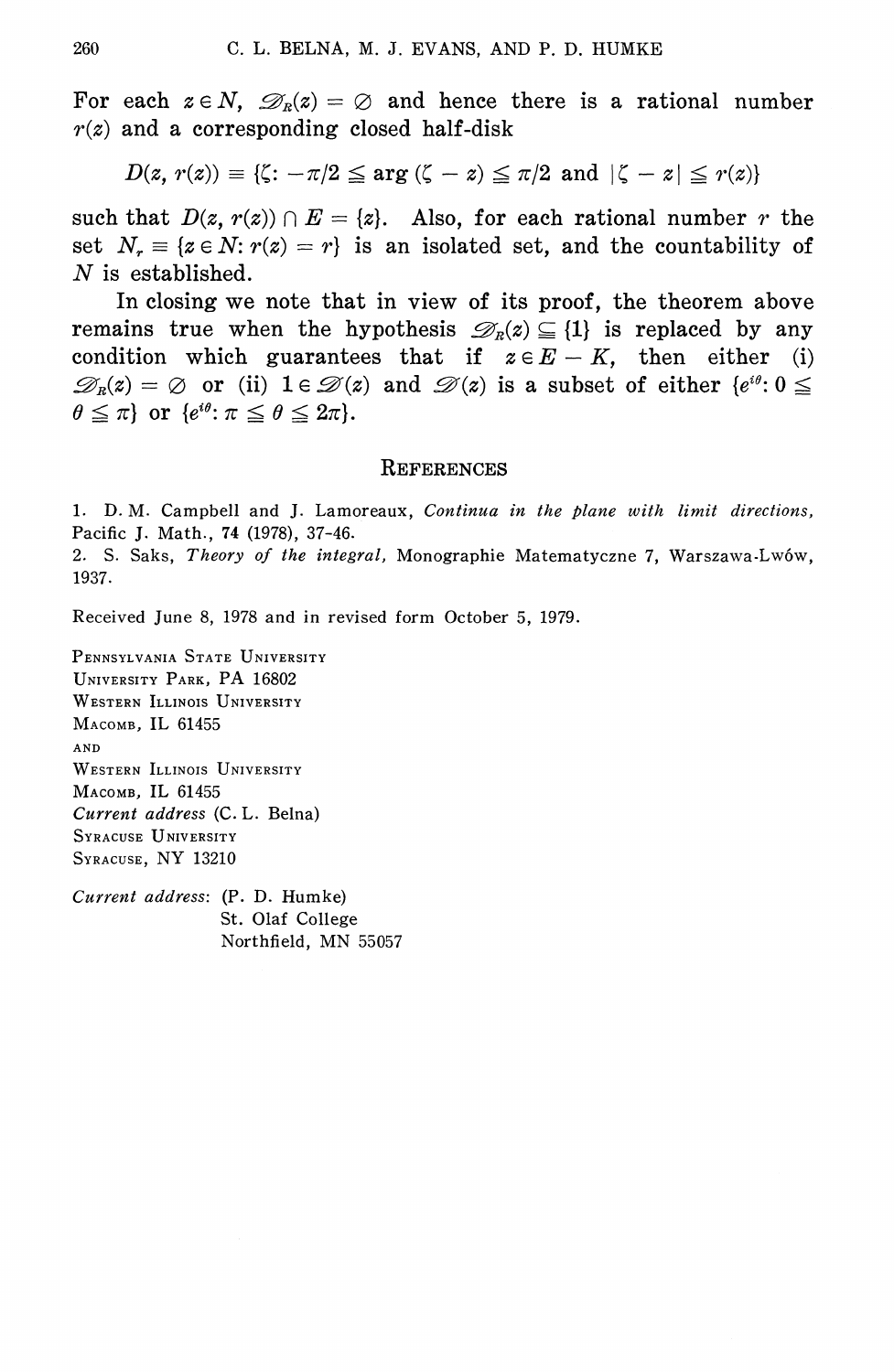## PACIFIC JOURNAL OF MATHEMATICS

## EDITORS

DONALD BABBITT (Managing Editor) University of California Los Angeles, CA 90024 HUGO ROSSI University of Utah Salt Lake City, UT 84112 C. C. MOORE and ANDREW OGG

Department of Mathematics University of Southern California Los Angeles, CA 90007 R. FINN and J. MILGRAM Stanford University Stanford, CA 94305

J. DUGUNDJI

#### ASSOCIATE EDITORS

E. F. BECKENBACH

University of California Berkeley, CA 94720

B. H. NEUMANN F. WOLF K. YOSHIDA

## SUPPORTING INSTITUTIONS

UNIVERSITY OF BRITISH COLUMBIA CALIFORNIA INSTITUTE OF TECHNOLOGY UNIVERSITY OF CALIFORNIA MONTANA STATE UNIVERSITY UNIVERSITY OF NEVADA, RENO NEW MEXICO STATE UNIVERSITY OREGON STATE UNIVERSITY UNIVERSITY OF OREGON

UNIVERSITY OF SOUTHERN CALIFORNIA STANFORD UNIVERSITY UNIVERSITY OF HAWAII UNIVERSITY OF TOKYO UNIVERSITY OF UTAH WASHINGTON STATE UNIVERSITY UNIVERSITY OF WASHINGTON

The Supporting Institutions listed above contribute to the cost of publication of this Journal, but they are not owners or publishers and have no responsibility for its content or policies.

Mathematical papers intended for publication in the *Pacific Journal of Mathematics* should be in typed form or offset-reproduced, (not dittoed), double spaced with large margins. Please do not use built up fractions in the text of the manuscript. However, you may use them in the displayed equations. Underline Greek letters in red, German in green, and script in blue. The first paragraph or two must be capable of being used separately as a synopsis of the entire paper. Please propose a heading for the odd numbered pages of less than 35 characters. Manuscripts, in triplicate, may be sent to any one of the editors. Please classify according to the scheme of Math. Reviews, Index to Vol. 39. Supply name and address of author to whom proofs should be sent. All other communications should be addressed to the managing editor, or Elaine Barth, University of California, Los Angeles, California, 90024.

50 reprints to each author are provided free for each article, only if page charges have been substantially paid. Additional copies may be obtained at cost in multiples of 50.

The *Pacific Journal of Mathematics* is issued monthly as of January 1966. Regular subscription rate: \$84.00 a year (6 Vols., 12 issues). Special rato: \$42.00 a year to individual members of supporting institutions.

Subscriptions, orders for numbers issued in the last three calendar years, and changes of address shoud be sent to Pacific Journal of Mathematics, P.O. Box 969, Carmel Valley, CA 93924, U.S.A Old back numbers obtainable from Kraus Periodicals Co., Route 100, Millwood, NY 10546.

PUBLISHED BY PACIFIC JOURNAL OF MATHEMATICS, A NON-PROFIT CORPORATION Printed at Kokusai Bunken Insatsusha (International Academic Printing Co., Ltd.).

8-8, 3-chome, Takadanobaba, Shinjuku-ku, Tokyo 160, Japan.

Copyright © 1980 by Pacific Jounal of Mathematics Manufactured and first issued in Japan